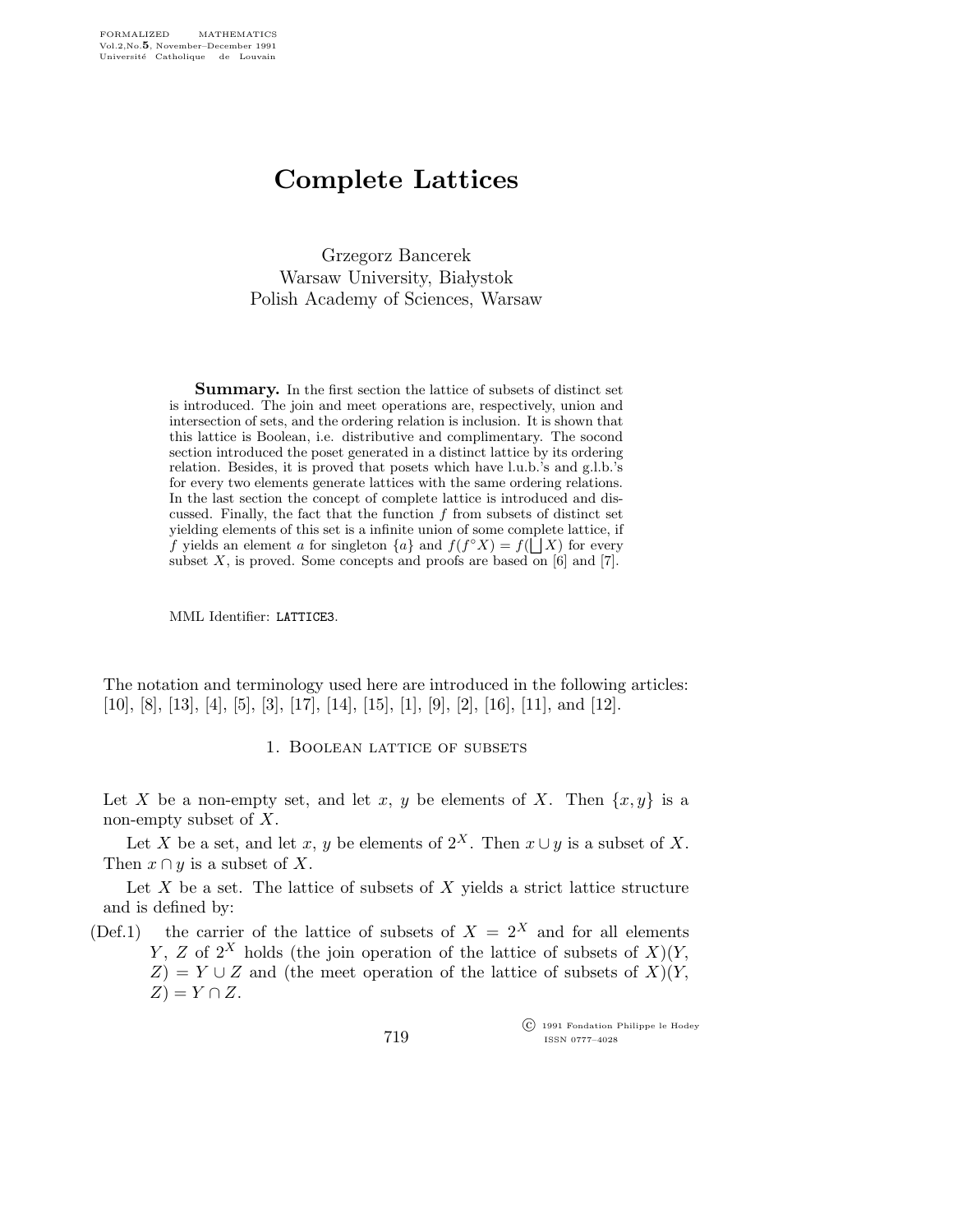In the sequel X will denote a set and  $x, y$  will denote elements of the lattice of subsets of  $X$ . The following propositions are true:

- (1)  $x \sqcup y = x \cup y$  and  $x \sqcap y = x \cap y$ .
- (2)  $x \sqsubseteq y$  if and only if  $x \subseteq y$ .

Let us consider  $X$ . Then the lattice of subsets of  $X$  is a strict lattice.

In the sequel x will denote an element of the lattice of subsets of  $X$ . The following propositions are true:

- $(3)$  The lattice of subsets of X is a lower bound lattice and  $\perp$ <sub>the lattice of subsets of  $X = \emptyset$ .</sub>
- (4) The lattice of subsets of  $X$  is an upper bound lattice and  $\top$ the lattice of subsets of  $X = X$ .

Let us consider  $X$ . Then the lattice of subsets of  $X$  is a strict Boolean lattice. Next we state the proposition

- (5) For every element x of the lattice of subsets of X holds  $x^c = X \setminus x$ .
	- 2. Correspondence between lattices and posets

Let L be a lattice. Then  $LattRel(L)$  is an order in the carrier of L.

Let L be a lattice. The functor  $\text{Poset}(L)$  yields a strict poset and is defined as follows:

 $(Def.2) \quad \text{Poset}(L) = \langle \text{the carrier of } L, \text{LattRel}(L) \rangle.$ 

Next we state the proposition

(6) For all lattices  $L_1, L_2$  such that  $Poset(L_1) = Poset(L_2)$  holds the lattice structure of  $L_1$  = the lattice structure of  $L_2$ .

Let L be a lattice, and let p be an element of L. The functor  $p^{\cdot}$  yields an element of  $Poset(L)$  and is defined as follows:

 $(Def.3)$  $p^{\cdot} = p.$ 

Let L be a lattice, and let p be an element of  $Poset(L)$ . The functor p yielding an element of  $L$  is defined as follows:

 $(Def.4)$   $p = p$ .

In the sequel L is a lattice,  $p, q$  are elements of L, and  $p'$  is an element of Poset $(L)$ . We now state the proposition

(7)  $p \sqsubseteq q$  if and only if  $p \leq q$ .

Let X be a set, and let O be an order in X. Then  $O^{\sim}$  is an order in X.

Let A be a poset. The functor  $A^{\sim}$  yields a strict poset and is defined as follows:

(Def.5)  $A^{\sim} = \langle \text{the carrier of } A, (\text{the order of } A)^{\sim} \rangle.$ 

In the sequel  $A$  will be a poset and  $a, b, c$  will be elements of  $A$ . One can prove the following proposition

(8)  $(A^{\sim})^{\sim}$  = the poset of A.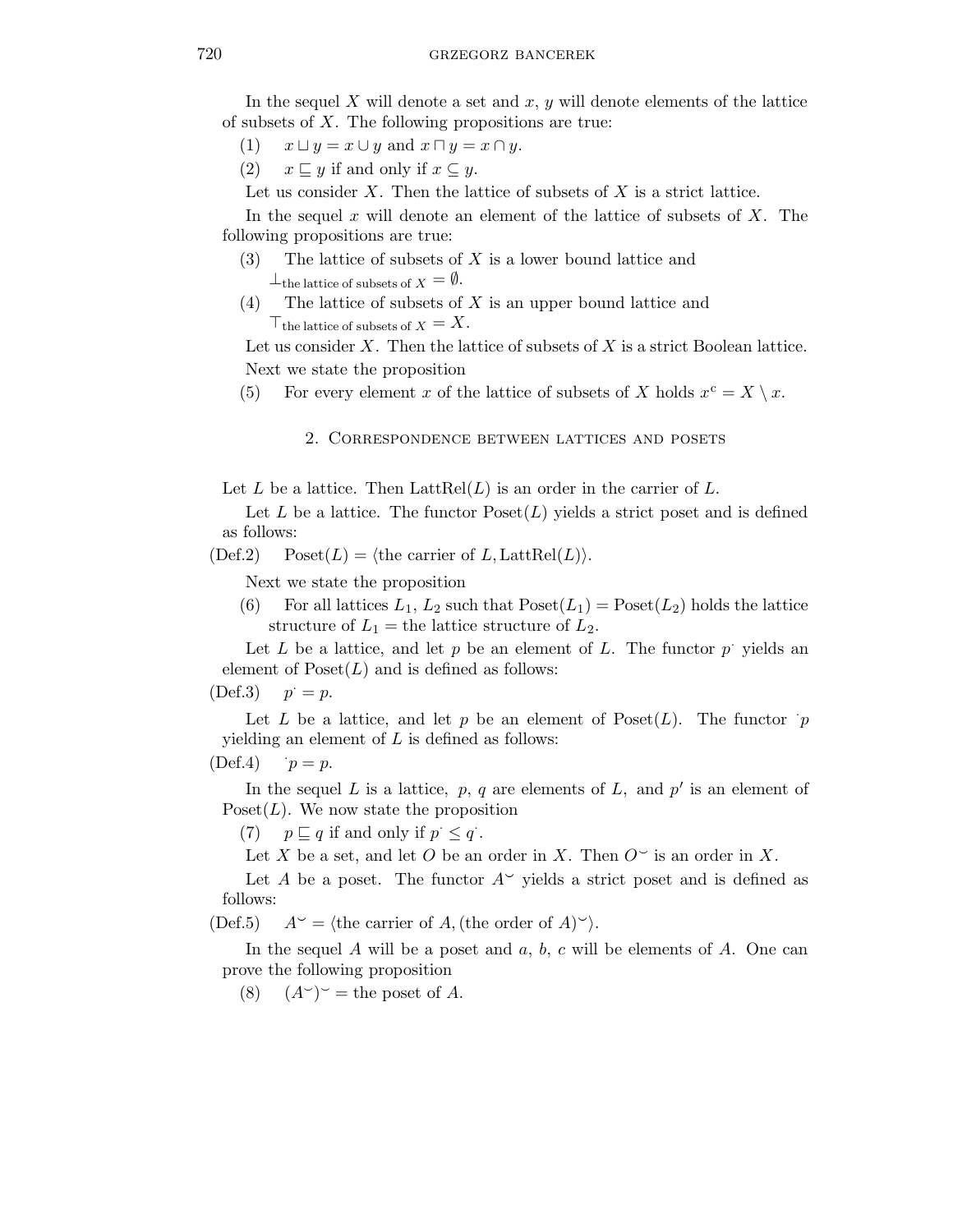Let A be a poset, and let a be an element of A. The functor  $a^{\sim}$  yielding an element of  $A^{\sim}$  is defined as follows:

 $(\text{Def.6})$   $a^{\sim} = a$ .

Let A be a poset, and let a be an element of  $A^{\vee}$ . The functor  $\curvearrowleft a$  yielding an element of A is defined by:

 $(Def.7)$   $\curvearrowleft a = a$ .

One can prove the following proposition

(9)  $a \leq b$  if and only if  $b \leq a$ .

We now define four new predicates. Let  $A$  be a poset, and let  $X$  be a set, and let a be an element of A. The predicate  $a \leq X$  is defined as follows:

(Def.8) for every element b of A such that  $b \in X$  holds  $a \leq b$ .

We write  $X \ge a$  if  $a \le X$ . The predicate  $X \le a$  is defined by:

(Def.9) for every element b of A such that  $b \in X$  holds  $b \leq a$ .

We write  $a \geq X$  if and only if  $X \leq a$ .

We now define two new attributes. A poset has l.u.b.'s if:

(Def.10) for every elements x, y of it there exists an element z of it such that  $x \leq z$  and  $y \leq z$  and for every element  $z'$  of it such that  $x \leq z'$  and  $y \leq z'$ holds  $z \leq z'$ .

A poset has g.l.b.'s if:

(Def.11) for every elements x, y of it there exists an element z of it such that  $z \leq x$  and  $z \leq y$  and for every element  $z'$  of it such that  $z' \leq x$  and  $z' \leq y$ holds  $z' \leq z$ .

We now state two propositions:

- (10) A has l.u.b.'s if and only if  $A^{\sim}$  has g.l.b.'s.
- (11) For every lattice L holds  $\text{Poset}(L)$  has l.u.b.'s and g.l.b.'s. A poset is complete if:
- (Def.12) for every set X there exists an element a of it such that  $X \le a$  and for every element b of it such that  $X \leq b$  holds  $a \leq b$ .

Next we state the proposition

(12) If A is complete, then A has l.u.b.'s and g.l.b.'s.

Let A be a poset satisfying the condition: A has l.u.b.'s. Let  $a, b$  be elements of A. The functor  $a \sqcup b$  yielding an element of A is defined as follows:

 $(\text{Def}.13)$  a  $\leq a \sqcup b$  and  $b \leq a \sqcup b$  and for every element c of A such that  $a \leq c$ and  $b \leq c$  holds  $a \sqcup b \leq c$ .

Let A be a poset satisfying the condition: A has g.l.b.'s. Let  $a, b$  be elements of A. The functor  $a \sqcap b$  yields an element of A and is defined as follows:

(Def.14)  $a \sqcap b \leq a$  and  $a \sqcap b \leq b$  and for every element c of A such that  $c \leq a$ and  $c \leq b$  holds  $c \leq a \sqcap b$ .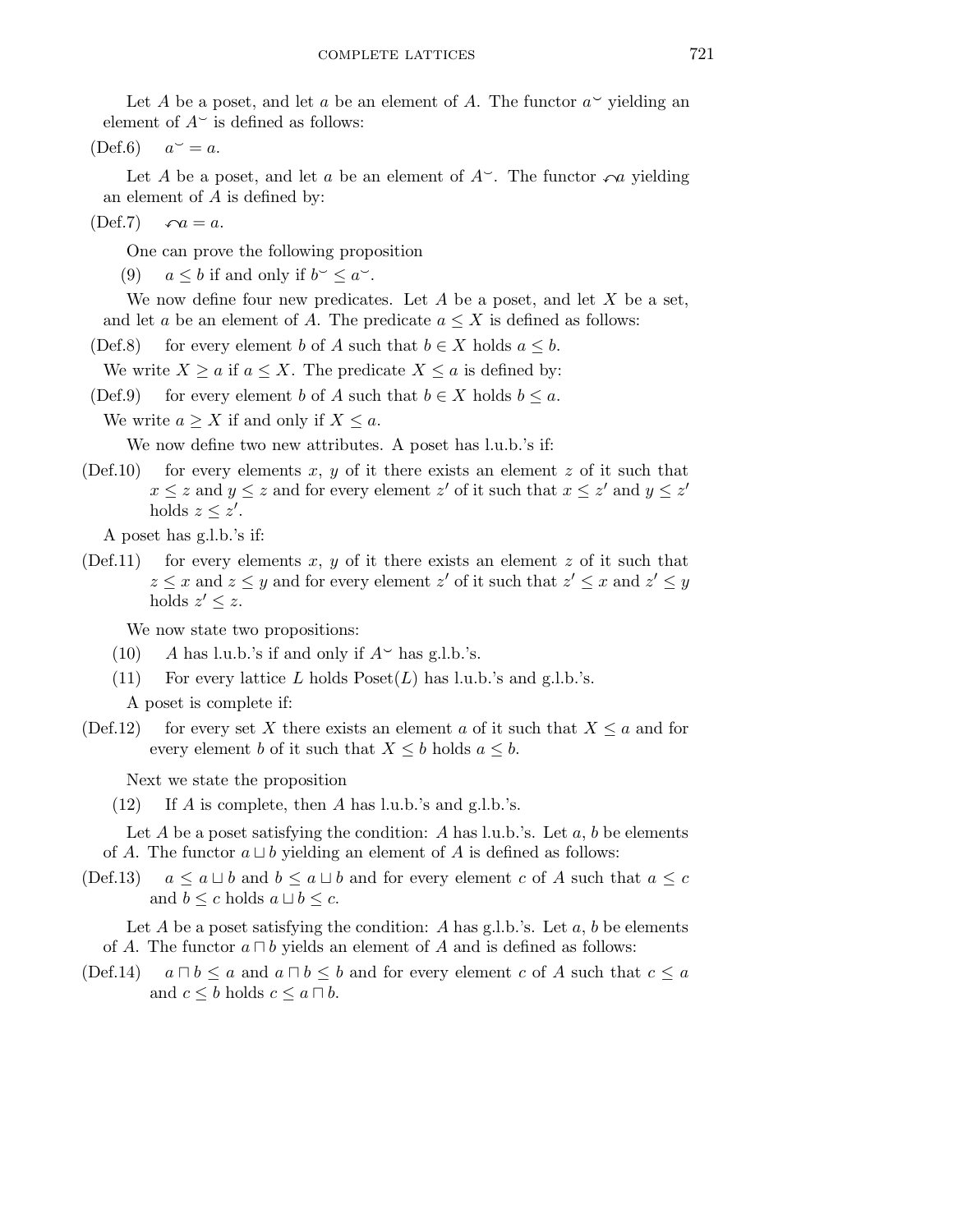For simplicity we follow a convention: V denotes a poset with l.u.b.'s,  $u_1$ ,  $u_2, u_3$  denote elements of V, N denotes a poset with g.l.b.'s,  $n_1, n_2, n_3$  denote elements of N, K denotes a poset with l.u.b.'s and g.l.b.'s, and  $k_1$ ,  $k_2$  denote elements of  $K$ . The following propositions are true:

- (13)  $u_1 \sqcup u_2 = u_2 \sqcup u_1$ .
- (14)  $(u_1 \sqcup u_2) \sqcup u_3 = u_1 \sqcup (u_2 \sqcup u_3).$
- $(15)$   $n_1 \sqcap n_2 = n_2 \sqcap n_1$ .
- (16)  $(n_1 \sqcap n_2) \sqcap n_3 = n_1 \sqcap (n_2 \sqcap n_3).$
- $(17)$   $k_1 \sqcap k_2 \sqcup k_2 = k_2.$
- $(k_1 \square (k_1 \square k_2) = k_1.$
- (19) For every A being a poset with l.u.b.'s and g.l.b.'s there exists a strict lattice L such that the poset of  $A = \text{Poset}(L)$ .

Let us consider A satisfying the condition: A has l.u.b.'s and g.l.b.'s. The functor  $\mathbb{L}_A$  yields a strict lattice and is defined as follows:

(Def.15) the poset of 
$$
A = \text{Poset}(\mathbb{L}_A)
$$
.

The following proposition is true

(20) LattRel(L)<sup> $\sim$ </sup> = LattRel(L<sup>o</sup>) and Poset(L)<sup> $\sim$ </sup> = Poset(L<sup>o</sup>).

## 3. Complete lattices

Let  $L$  be a lattice structure. A subset of  $L$  is a subset of the carrier of  $L$ .

We now define four new predicates. Let  $L$  be a lattice structure, and let  $p$ be an element of L, and let X be a set. The predicate  $p \subseteq X$  is defined by:

(Def.16) for every element q of L such that  $q \in X$  holds  $p \sqsubseteq q$ .

We write  $X \sqsupseteq p$  if  $p \sqsubseteq X$ . The predicate  $X \sqsubseteq p$  is defined by:

(Def.17) for every element q of L such that  $q \in X$  holds  $q \subseteq p$ .

We write  $p \sqsupseteq X$  if  $X \sqsubseteq p$ .

We now state two propositions:

- (21) For every lattice L and for all elements p, q, r of L holds  $p \subseteq \{q, r\}$  if and only if  $p \sqsubseteq q \sqcap r$ .
- (22) For every lattice L and for all elements p, q, r of L holds  $p \sqsupseteq \{q, r\}$  if and only if  $q \sqcup r \sqsubseteq p$ .

We now define three new attributes. A lattice structure is complete if:

(Def.18) for every set X there exists an element p of it such that  $X \sqsubseteq p$  and for every element r of it such that  $X \sqsubseteq r$  holds  $p \sqsubseteq r$ .

A lattice structure is  $\Box$ -distributive if it satisfies the condition (Def.19).

(Def.19) Given X. Let a, b, c be elements of it. Then if  $X \sqsubseteq a$  and for every element d of it such that  $X \sqsubseteq d$  holds  $a \sqsubseteq d$  and  $\{b \sqcap a' : a' \in X\} \sqsubseteq c$ , where  $a'$  ranges over elements of it and for every element d of it such that  $\{b \sqcap a' : a \in X\} \sqsubseteq d$ , where a' ranges over elements of it holds  $c \sqsubseteq d$ , then  $b \sqcap a \sqsubseteq c$ .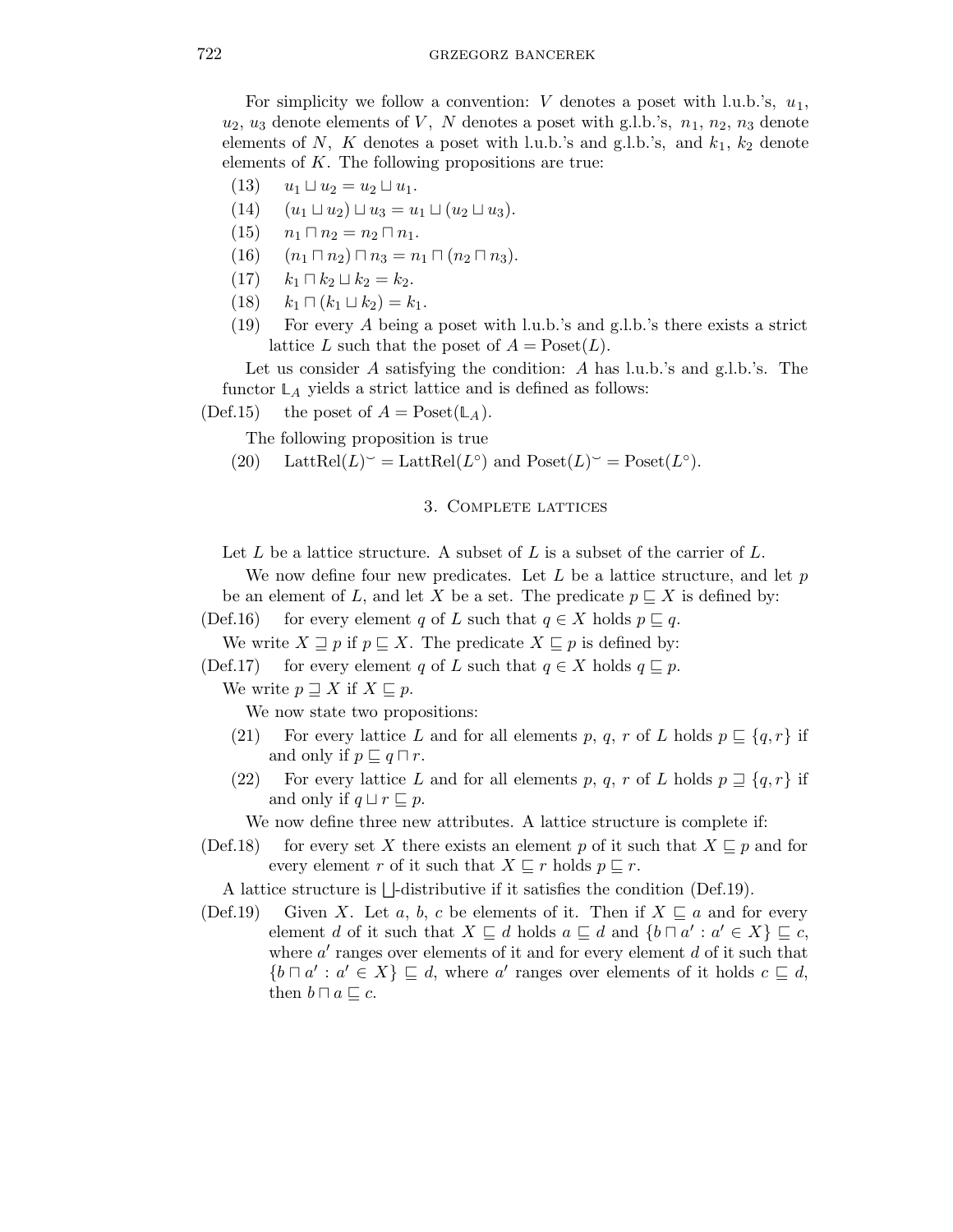A lattice structure is  $\Box$ -distributive if it satisfies the condition (Def.20).

(Def.20) Given X. Let a, b, c be elements of it. Then if  $X \supseteq a$  and for every element d of it such that  $X \sqsupseteq d$  holds  $d \sqsubseteq a$  and  $\{b \sqcup a' : a' \in X\} \sqsupseteq c$ , where  $a'$  ranges over elements of it and for every element d of it such that  $\{b \sqcup a' : a' \in X\} \sqsupseteq d$ , where a' ranges over elements of it holds  $d \sqsubseteq c$ , then  $c \sqsubseteq b \sqcup a$ .

We now state several propositions:

- (23) For every Boolean lattice B and for every element a of B holds  $X \sqsubseteq a$ if and only if  $\{b^c : b \in X\} \sqsupseteq a^c$ , where b ranges over elements of B.
- (24) For every Boolean lattice B and for every element a of B holds  $X \sqsupset a$ if and only if  $\{b^c : b \in X\} \sqsubseteq a^c$ , where b ranges over elements of B.
- $(25)$  The lattice of subsets of X is complete.
- (26) The lattice of subsets of X is  $\Box$ -distributive.
- $(27)$  The lattice of subsets of X is  $\Box$ -distributive.

Next we state four propositions:

- (28)  $p \sqsubseteq X$  if and only if  $p \leq X$ .
- $(29)$  $y' \leq X$  if and only if  $p' \sqsubseteq X$ .
- (30)  $X \sqsubseteq p$  if and only if  $X \leq p'$ .
- (31)  $X \leq p'$  if and only if  $X \sqsubseteq p'$ .

Let A be a complete poset. Then  $\mathbb{L}_A$  is a complete strict lattice.

Let  $L$  be a lattice structure satisfying the condition:  $L$  is a complete lattice. Let X be a set. The functor  $\bigsqcup_L X$  yields an element of L and is defined by:

 $(Def.21)$  $\bigsqcup_L X$  and for every element r of L such that  $X \sqsubseteq r$  holds  $\bigsqcup_L X \sqsubseteq r$ r.

Let L be a lattice structure, and let X be a set. The functor  $\bigcap_L X$  yielding an element of L is defined as follows:

 $(Def.22)$  $\Box_L X = \Box_L \{p : p \sqsubseteq X\}$ , where p ranges over elements of L.

We now define two new functors. Let  $L$  be a lattice structure, and let  $X$ be a subset of L. We introduce the functor  $\Box X$  as a synonym of  $\Box_L X$ . We introduce the functor  $\bigcap X$  as a synonym of  $\bigcap_L X$ .

We adopt the following rules:  $C$  denotes a complete lattice,  $a, b, c$  denote elements of  $C$ , and  $X, Y$  denote sets. Next we state a number of propositions:

- $(32)$  $C\{a\sqcap b : b\in X\}\sqsubseteq a\sqcap \bigsqcup_C X.$
- (33) C is  $\Box$ -distributive if and only if for all X, a holds  $a \Box \Box_C X \subseteq \Box_C \{a \Box b :$  $b \in X$ .
- (34)  $a = \bigcap_{\mathcal{C}} X$  if and only if  $a \sqsubseteq X$  and for every b such that  $b \sqsubseteq X$  holds  $b \sqsubset a$ .
- (35)  $a \sqcup \bigcap_{C} X \sqsubseteq \bigcap_{C} \{a \sqcup b : b \in X\}.$
- (36) C is  $\bigcap$ -distributive if and only if for all X, a holds  $\bigcap_C \{a \sqcup b : b \in X\} \sqsubseteq$  $a \sqcup \bigcap_{C} X.$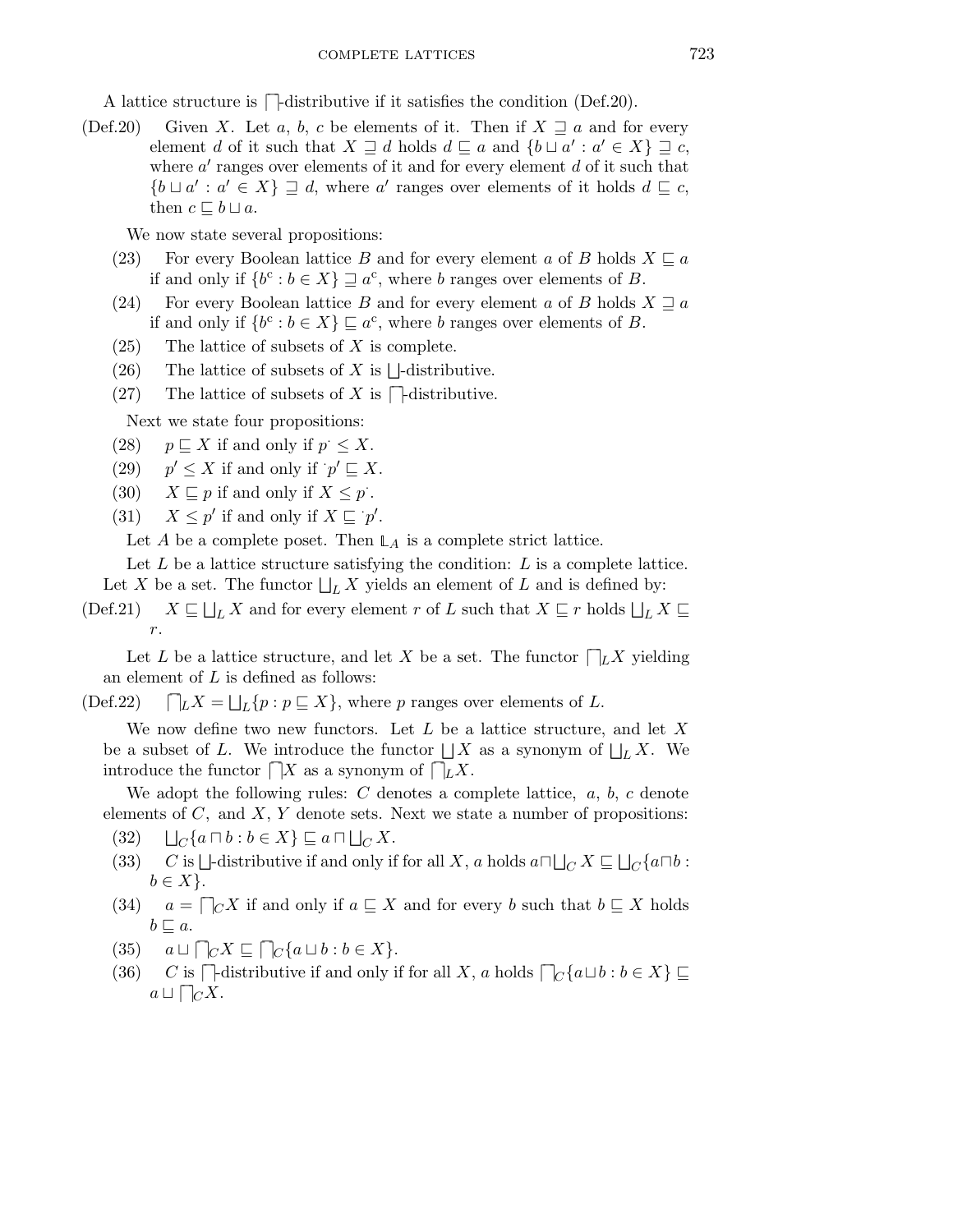- $(37)$  $_C X = \bigcap_C \{a : a \sqsupseteq X\}.$
- (38) If  $a \in X$ , then  $a \sqsubseteq \bigsqcup_C X$  and  $\bigcap_C X \sqsubseteq a$ .
- (39) If  $X \sqsubseteq a$ , then  $\bigsqcup_C X \sqsubseteq a$ . (39) If  $X \sqsubseteq a$ , then  $\bigsqcup_C X \sqsubseteq a$ .<br>(40) If  $a \sqsubseteq X$ , then  $a \sqsubseteq \bigcap_C X$ .
- 
- (41) If  $a \in X$  and  $X \sqsubseteq a$ , then  $\bigsqcup_C X = a$ .
- (42) If  $a \in X$  and  $a \subseteq X$ , then  $\bigcap_{\mathcal{C}} X = a$ .
- $(43)$  ${a}$  = a and  $\overline{\bigcap} {a}$  = a.
- (44)  $a \sqcup b = \bigsqcup \{a, b\}$  and  $a \sqcap b = \bigsqcup \{a, b\}.$
- (45)  $a = \bigsqcup_C \{b : b \sqsubseteq a\}$  and  $a = \bigcap_C \{c : a \sqsubseteq c\}.$
- (46) If  $X \subseteq Y$ , then  $\bigsqcup_C X \sqsubseteq \bigsqcup_C Y$  and  $\bigcap_C Y \sqsubseteq \bigcap_C X$ .
- $(47)$  $\overline{C}$   $X = \bigsqcup_{C} \{a : \sqrt{b} \mid a \sqsubseteq b \land b \in X\}$  and  $\overline{\bigcap_{C}}$   $X = \bigcap_{C} \{b : \sqrt{a} \mid a \sqsubseteq b \land a \in X\}$  $X$ ] $\}$ .
- (48) If for every a such that  $a \in X$  there exists b such that  $a \subseteq b$  and  $b \in Y$ , then  $\bigsqcup_C X \sqsubseteq \bigsqcup_C Y$ .
- (49) If  $X \subseteq 2^{\text{the carrier of } C}$ , then  $\bigsqcup_C \bigcup X = \bigsqcup_C \{\bigsqcup Y : Y \in X\}$ , where Y ranges over subsets of C.
- (50) C is a lower bound lattice and  $\bot_C = \bigsqcup_C \emptyset$ .
- (51) C is an upper bound lattice and  $\top_C = \bigsqcup_C$  (the carrier of C).
- (52) If C is an implicative lattice, then  $a \Rightarrow b = \bigsqcup_{C} \{c : a \sqcap c \sqsubseteq b\}.$
- (53) If C is an implicative lattice, then C is  $\Box$ -distributive.
- (54) For every complete  $\Box$ -distributive lattice D and for every element a of D holds  $a \sqcap \bigsqcup_D X = \bigsqcup_D \{a \sqcap b_1 : b_1 \in X\}$ , where  $b_1$  ranges over elements of D and  $\bigsqcup_D X \sqcap a = \bigsqcup_D \{b_2 \sqcap a : b_2 \in X\}$ , where  $b_2$  ranges over elements of D.
- (55) For every complete  $\bigcap$ -distributive lattice D and for every element a of D holds  $a \sqcup \bigcap_{D} X = \bigcap_{D} \{a \sqcup b_1 : b_1 \in X\}$ , where  $b_1$  ranges over elements of D and  $\bigcap_{D} X \sqcup a = \bigcap_{D} \{b_2 \sqcup a : b_2 \in X\}$ , where  $b_2$  ranges over elements of D.

In this article we present several logical schemes. The scheme SingleFraenkel deals with a constant A, a non-empty set  $\mathcal{B}$ , and a unary predicate  $\mathcal{P}$ , and states that:

 $\{\mathcal{A} : \mathcal{P}[a]\} = \{\mathcal{A}\}\$ , where a ranges over elements of  $\mathcal{B}$ 

provided the parameters meet the following requirement:

• there exists an element a of  $\mathcal{B}$  such that  $\mathcal{P}[a]$ .

The scheme FuncFraenkel deals with a non-empty set  $\mathcal{A}$ , a non-empty set  $\mathcal{B}$ , a unary functor  $\mathcal F$  yielding an element of  $\mathcal B$ , a function  $\mathcal C$ , and a unary predicate  $P$ , and states that:

 $\mathcal{C} \circ {\{\mathcal{F}(x) : \mathcal{P}[x]\}} = {\{\mathcal{C}(\mathcal{F}(x)) : \mathcal{P}[x]\}},$  where x ranges over elements of A, and x ranges over elements of  $A$ 

provided the parameters satisfy the following condition:

•  $\mathcal{B} \subseteq \text{dom}\,\mathcal{C}$ .

The following proposition is true